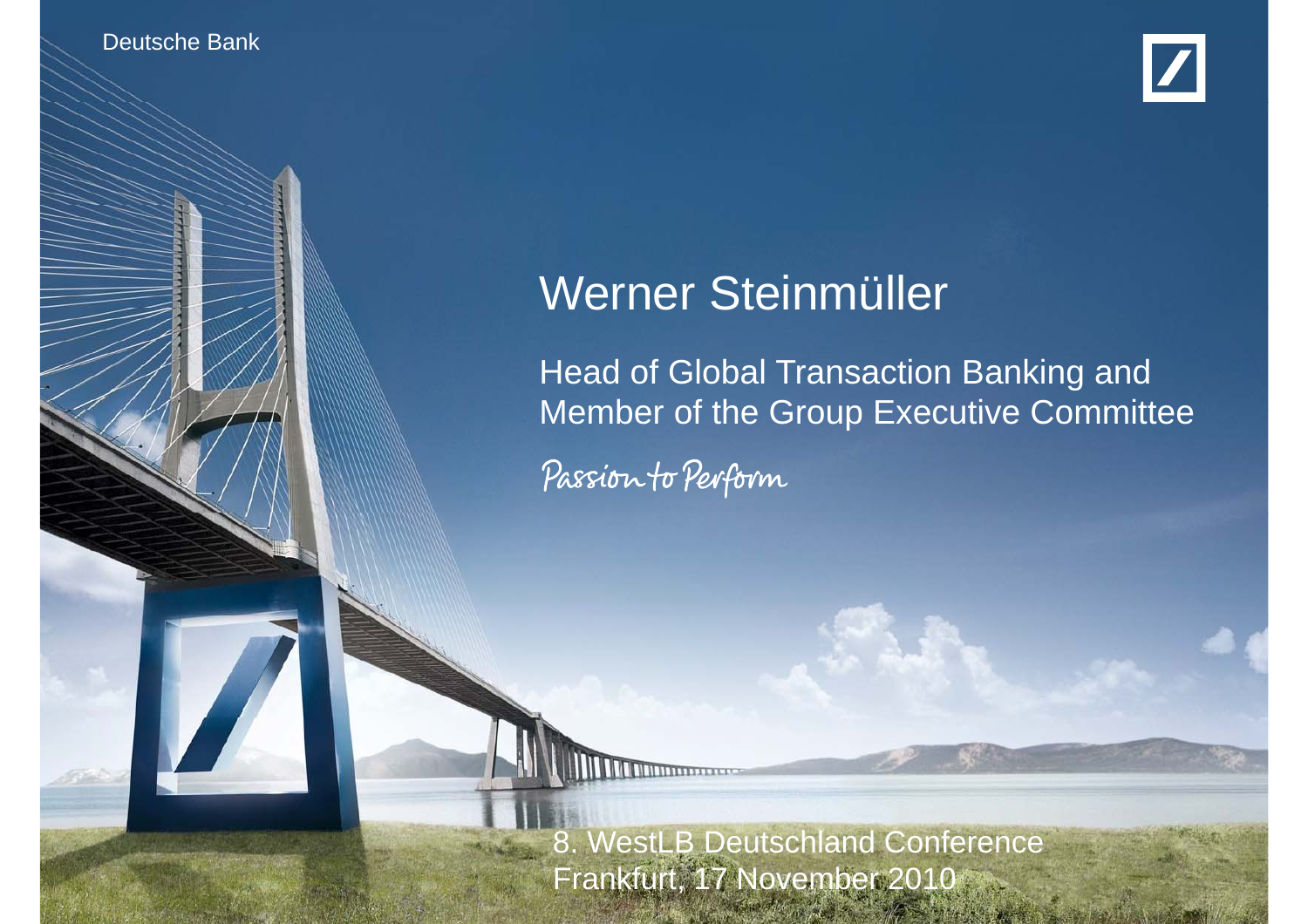



Deutsche Bank – 3Q2010 Highlights

Global Transaction Banking (GTB)

1 Strong results despite macroeconomic headwinds

2 Well positioned in the market

3 Striving for focused growth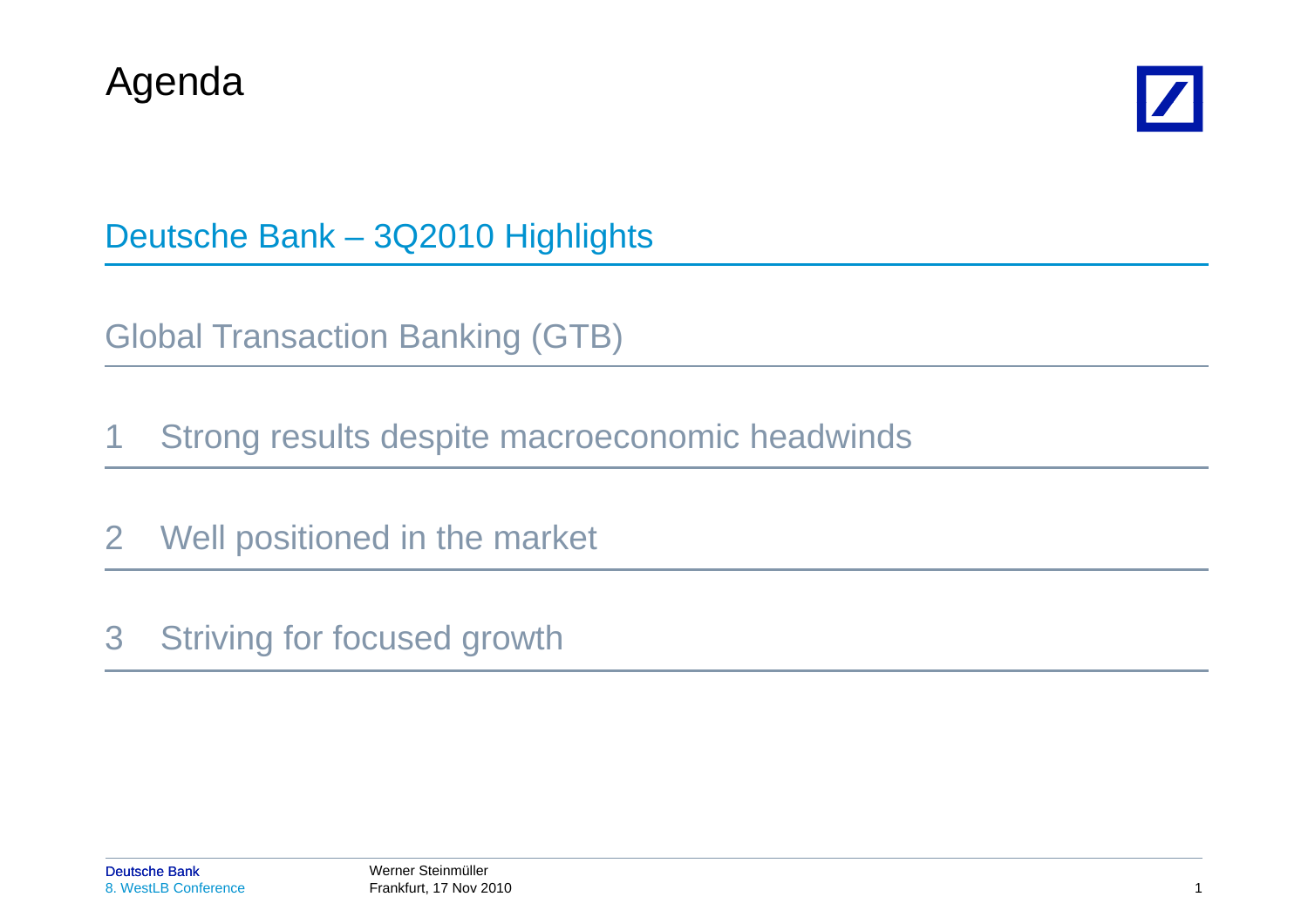| 3Q2010 impacted by Postbank related charges |                                                |        |                                                                          |        |  |
|---------------------------------------------|------------------------------------------------|--------|--------------------------------------------------------------------------|--------|--|
|                                             |                                                | 3Q2010 | 3Q2010 ex<br>Postbank effect $(3)$                                       | 3Q2009 |  |
| <b>Profita-</b><br><b>bility</b>            | Income before income taxes (in EUR bn) (1.0)   |        | 1.3                                                                      | 1.3    |  |
|                                             | Net income (in EUR bn)                         | (1.2)  | 1.1                                                                      | 1.4    |  |
|                                             | Pre-tax RoE (target definition) <sup>(1)</sup> | 13%    | 13%                                                                      | 14%    |  |
|                                             | Diluted EPS (in EUR)                           | (1.75) | 1.70                                                                     | 1.92   |  |
|                                             |                                                |        | 30 Sep 2010 ex<br>30 Sep 2010 Postbank effect <sup>(3)</sup> 30 Jun 2010 |        |  |
| <b>Capital</b>                              | Tier 1 capital ratio                           | 11.5%  | 11.9%                                                                    | 11.3%  |  |
|                                             | Core Tier 1 capital ratio                      | 7.6%   | 8.1%                                                                     | 7.5%   |  |
|                                             | Tier 1 capital (in EUR bn)                     | 31.8   | 33.6                                                                     | 34.3   |  |
| <b>Balance</b><br><b>sheet</b>              | Total assets (IFRS, in EUR bn)                 | 1,958  | 1,960                                                                    | 1,926  |  |
|                                             | Total assets (adjusted, in EUR bn)             | 1,044  | 1,047                                                                    | 1,043  |  |
|                                             | Leverage ratio (target definition) $(2)$       | 25     | 24                                                                       | 23     |  |

(1) Based on average active equity

(2) Total assets (adjusted) divided by total equity per target definition

(3) The Postbank related effect of EUR (2.3) bn is a non-cash charge with no tax benefit attached, which represents the difference between the previous carrying value of the equity method investment and the fair value of current stake as of 30 Sep 2010 (taking into account the VWAP of 25.00 EUR per share of the PTO as recoverable amount)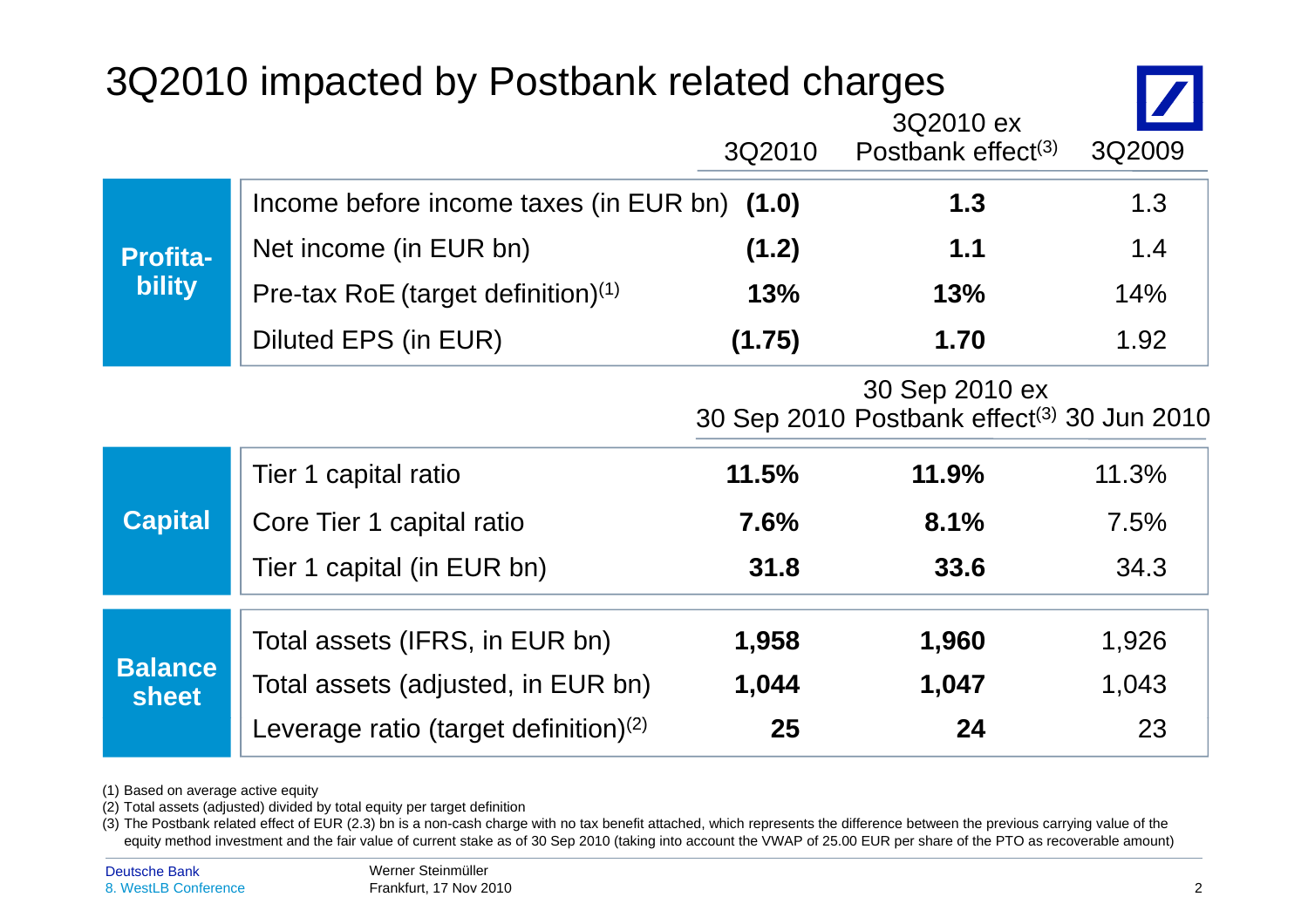## Deutsche Bank with solid underlying performance Income before income taxes, in EUR m



Note: Figures may not add up due to rounding differences

(1) Annualised, based on average active equity

(2) Excluding Postbank effect of EUR (2.3) bn

 $5.6^{(2)}$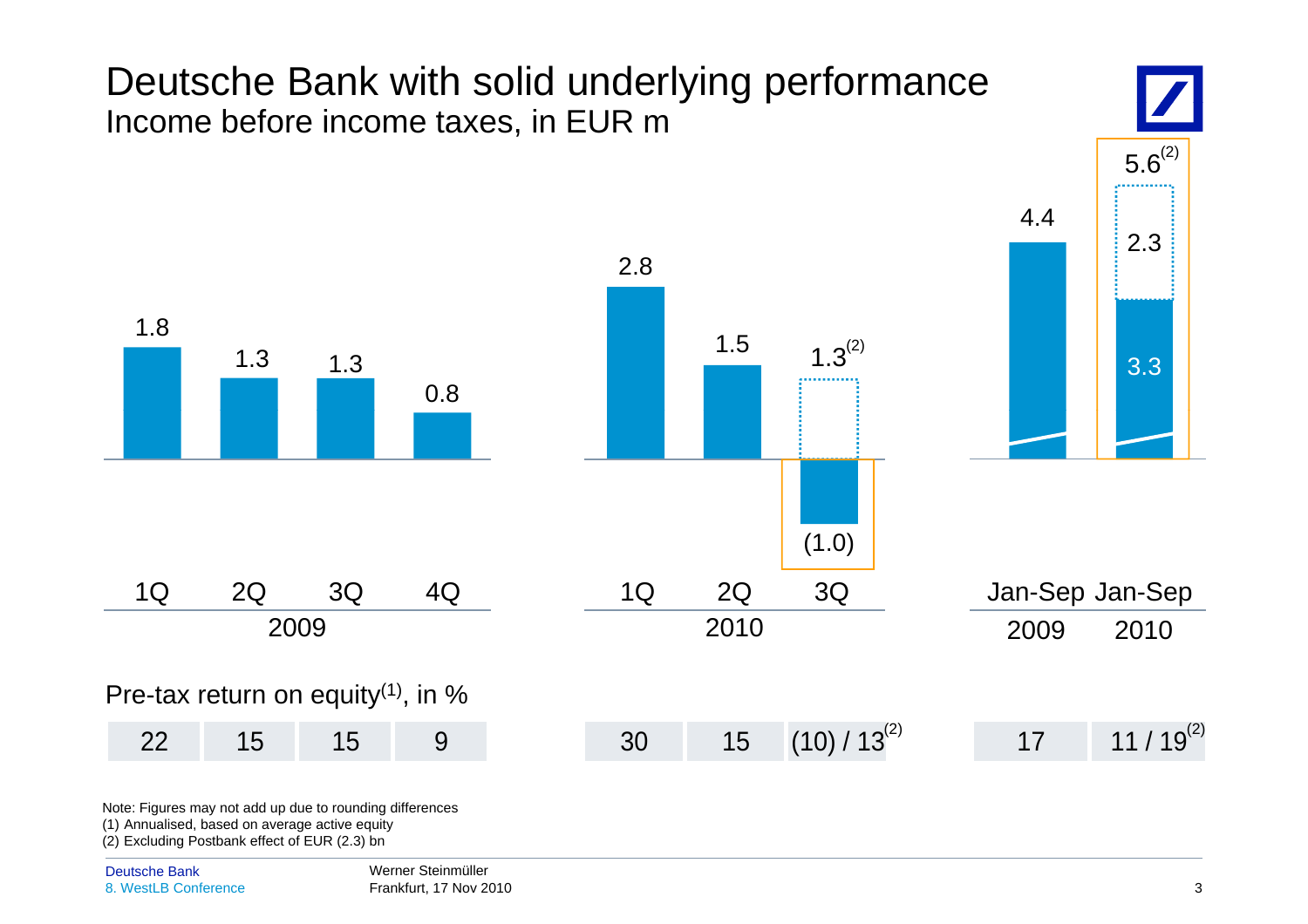## Capital ratios strengthened and risk-weighted assets reduced



Note: Capital ratios prior capital increase

Tier 1 ratio = Tier 1 capital / RWA; core Tier 1 ratio = (Tier 1 capital - hybrid Tier 1 capital) / RWA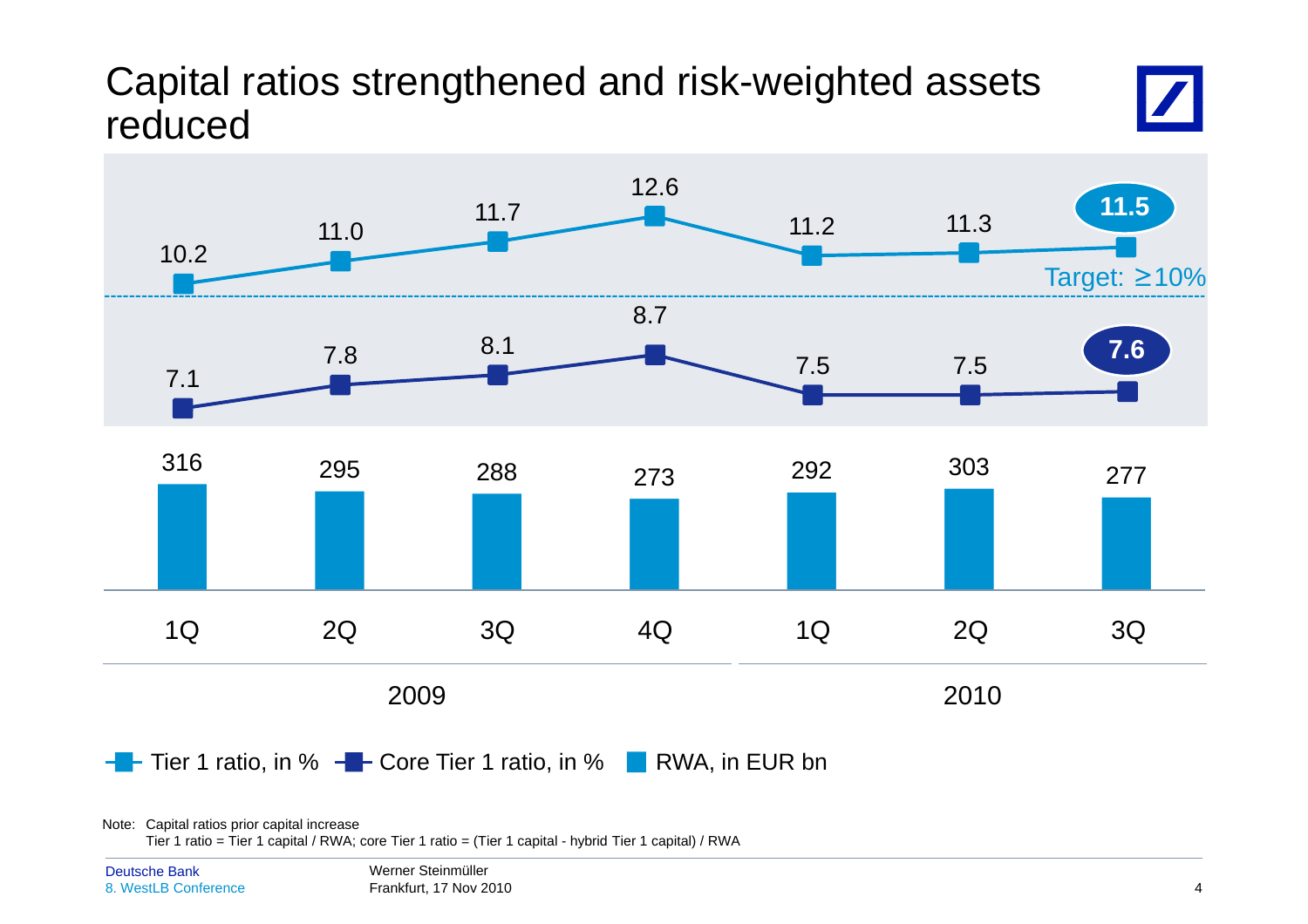



Deutsche Bank – 3Q2010 Highlights

Global Transaction Banking (GTB)

1 Strong results despite macroeconomic headwinds

2 Well positioned in the market

3 Striving for focused growth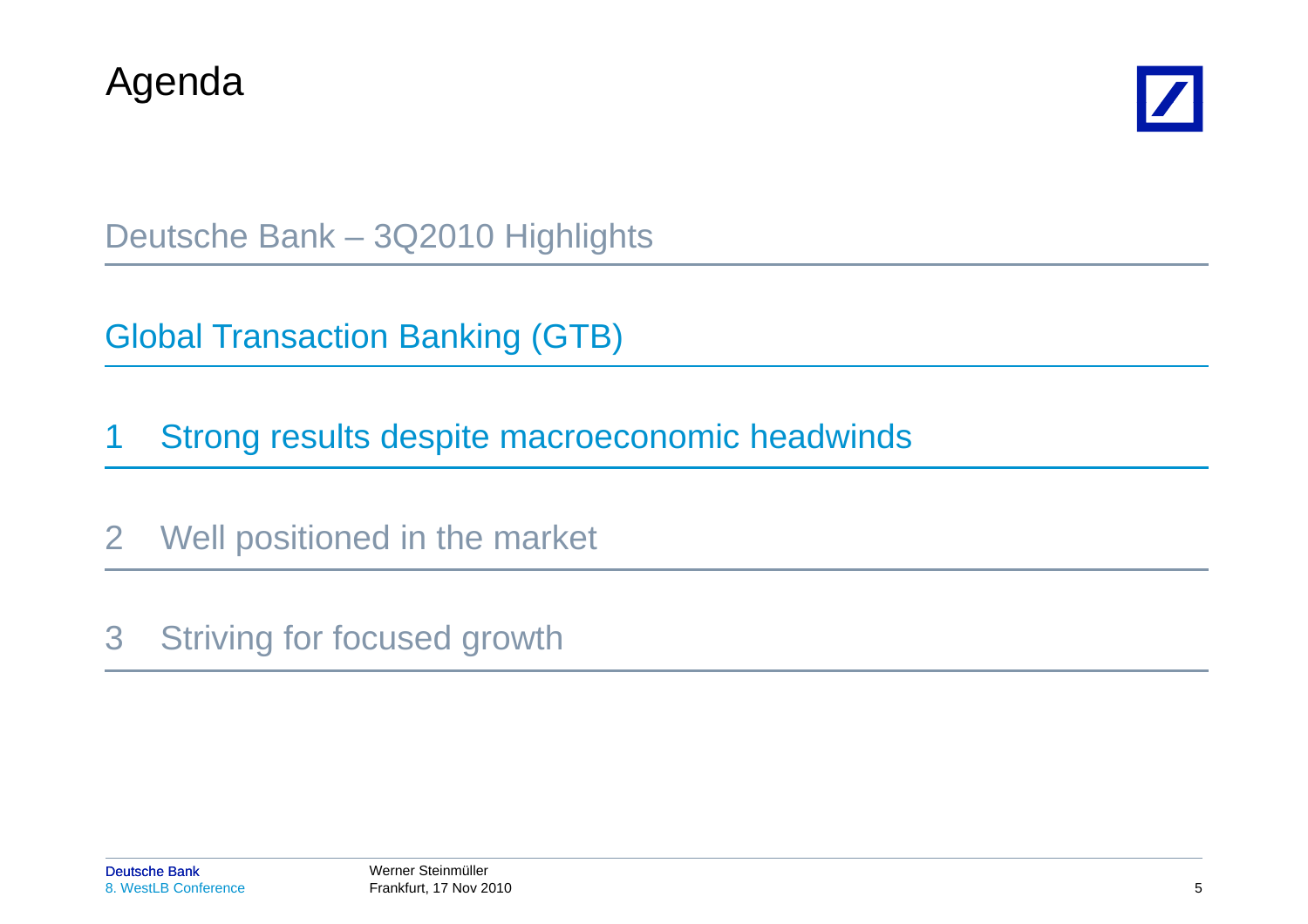## Global Transaction Bankin g has a diversified business model …





(1) Incl. EUR 208 m (8%) gain representing provisional negative goodwill from the

commercial banking activities acquired from ABN AMRO in The Netherlands (2) Incl. EUR 536 m (21%) revenues mainly from former ABN AMRO NL business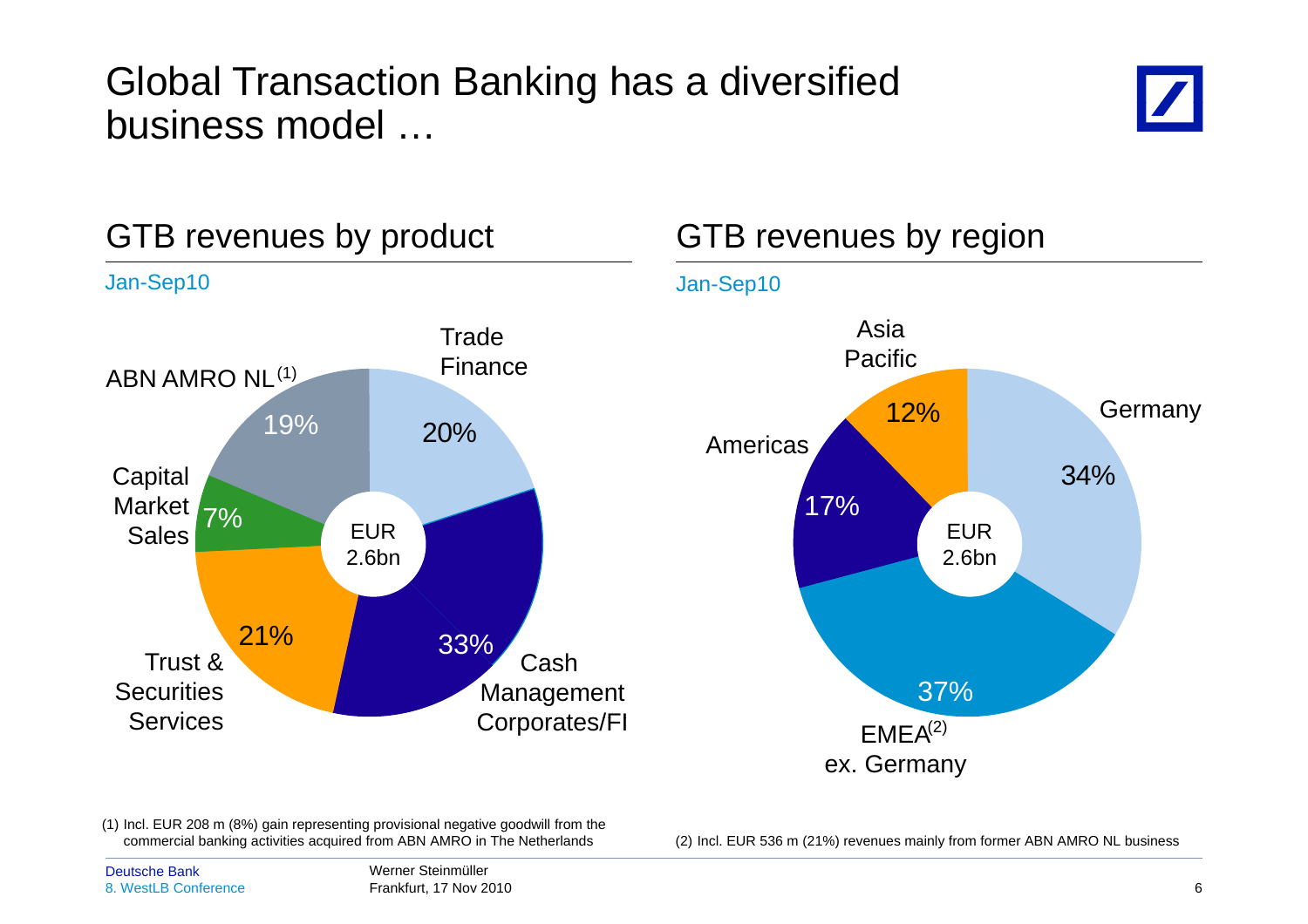# ... contributing to continued growth of Deutsche Bank





(1) EUR 208 m gain representing provisional negative goodwill from the commercial<br>banking activities acquired from ABN AMRO in The Netherlands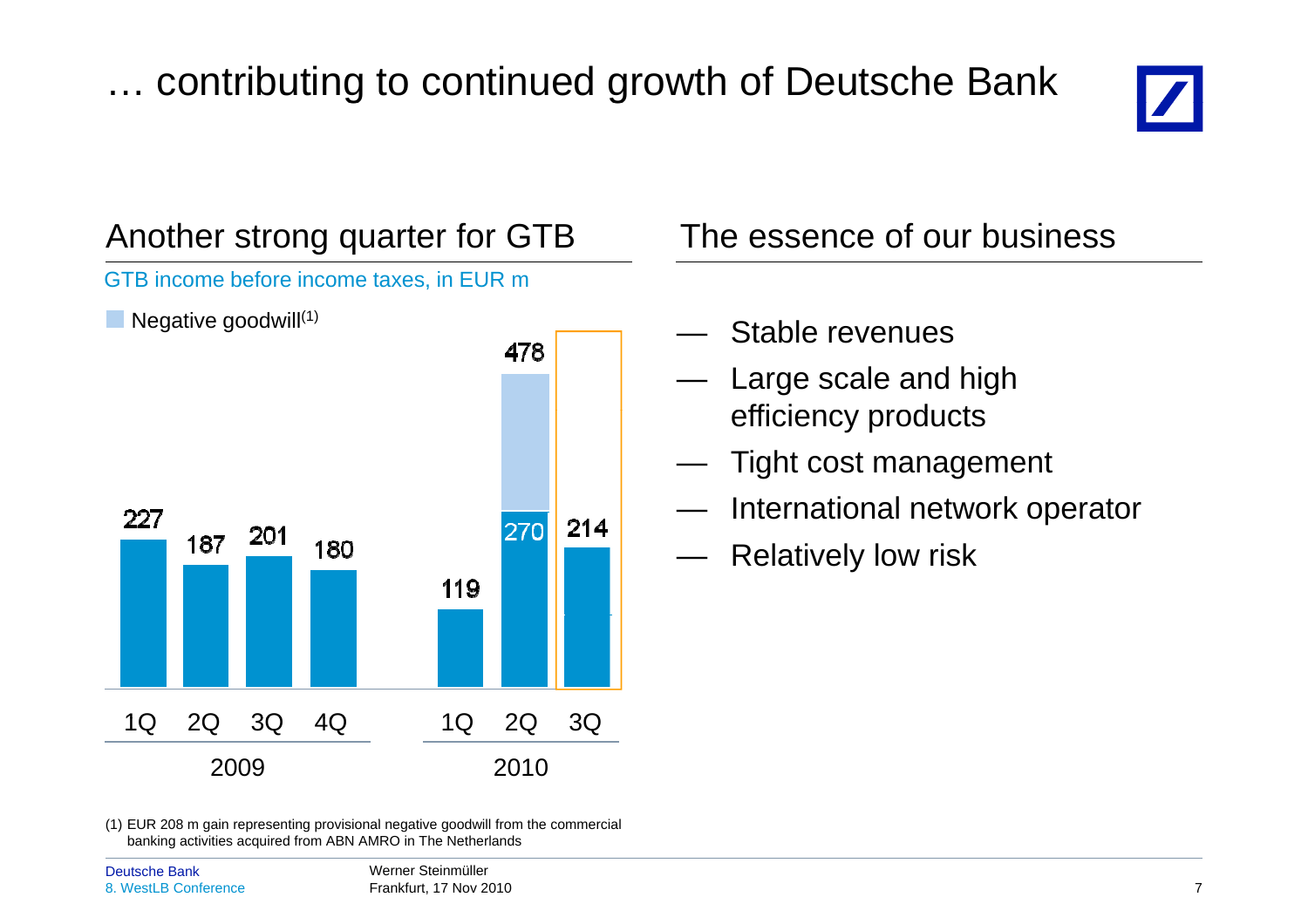## Our diversified portfolio showed resilience against macroeconomic headwinds



#### +476 2,558  $+41$ -211,979 +101-50+32 +41ABN OtherOther Jan-Sep10 AMRO NL**Capital** MarketSalesTrust &**Securities** Corporates/FI Services Cash Management **Trade** FinanceJan-Sep09

## GTB revenues, in EUR m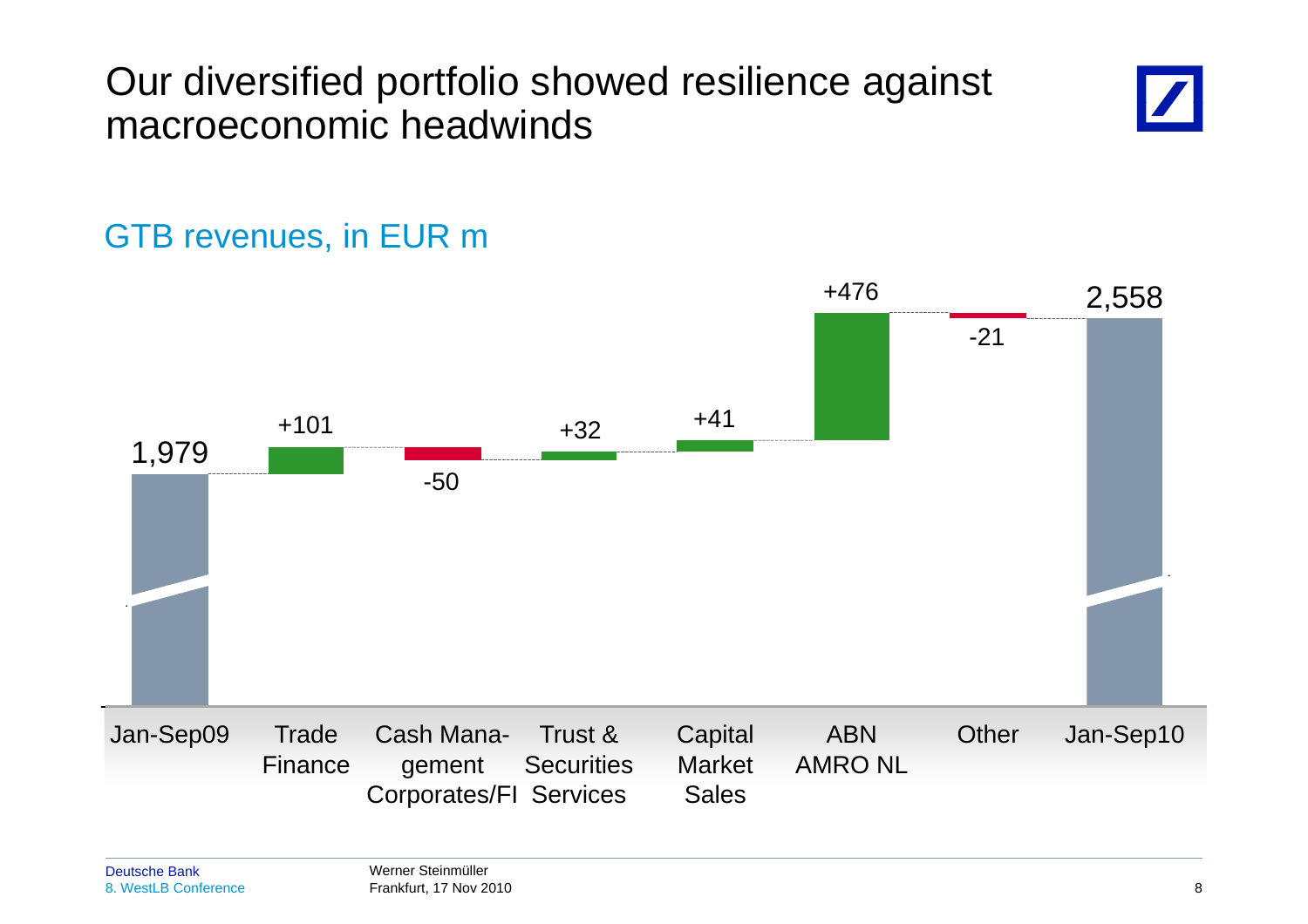Underlying macro-drivers influencing Global Transaction Banking business



Our clients' business drivers steer our results

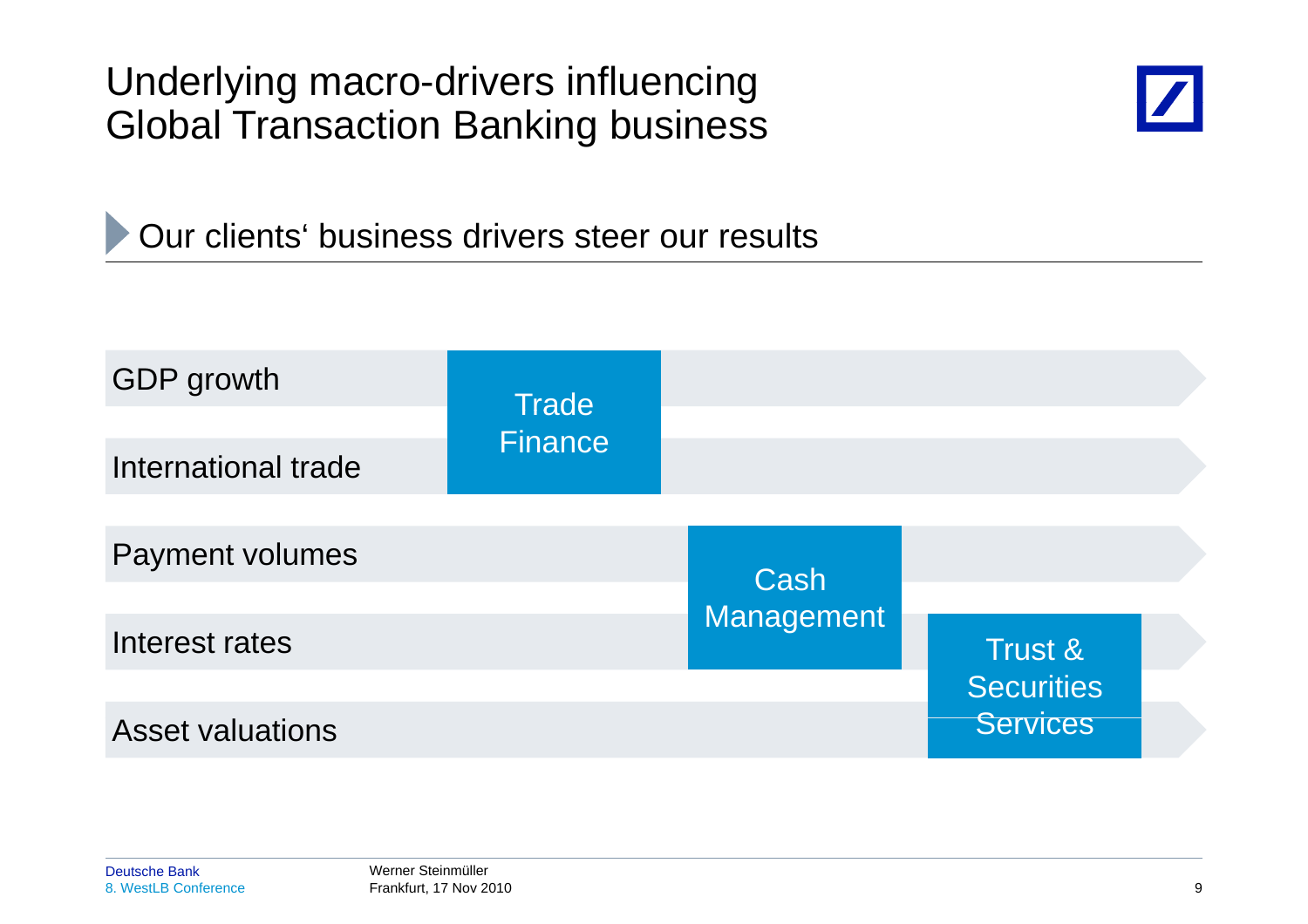## Trade Finance is driven b y GDP and trade volume development



- Trade Finance benefits from recovery of economic, especially trading  $_{\rm 9.6}$ activity as well as improved market share in 2010
- Going forward, Trade Finance is expected to leverage its strong market position and leading product solutions





#### Deutsche Bank

### Business trend Global GDP growth<sup>(2)</sup>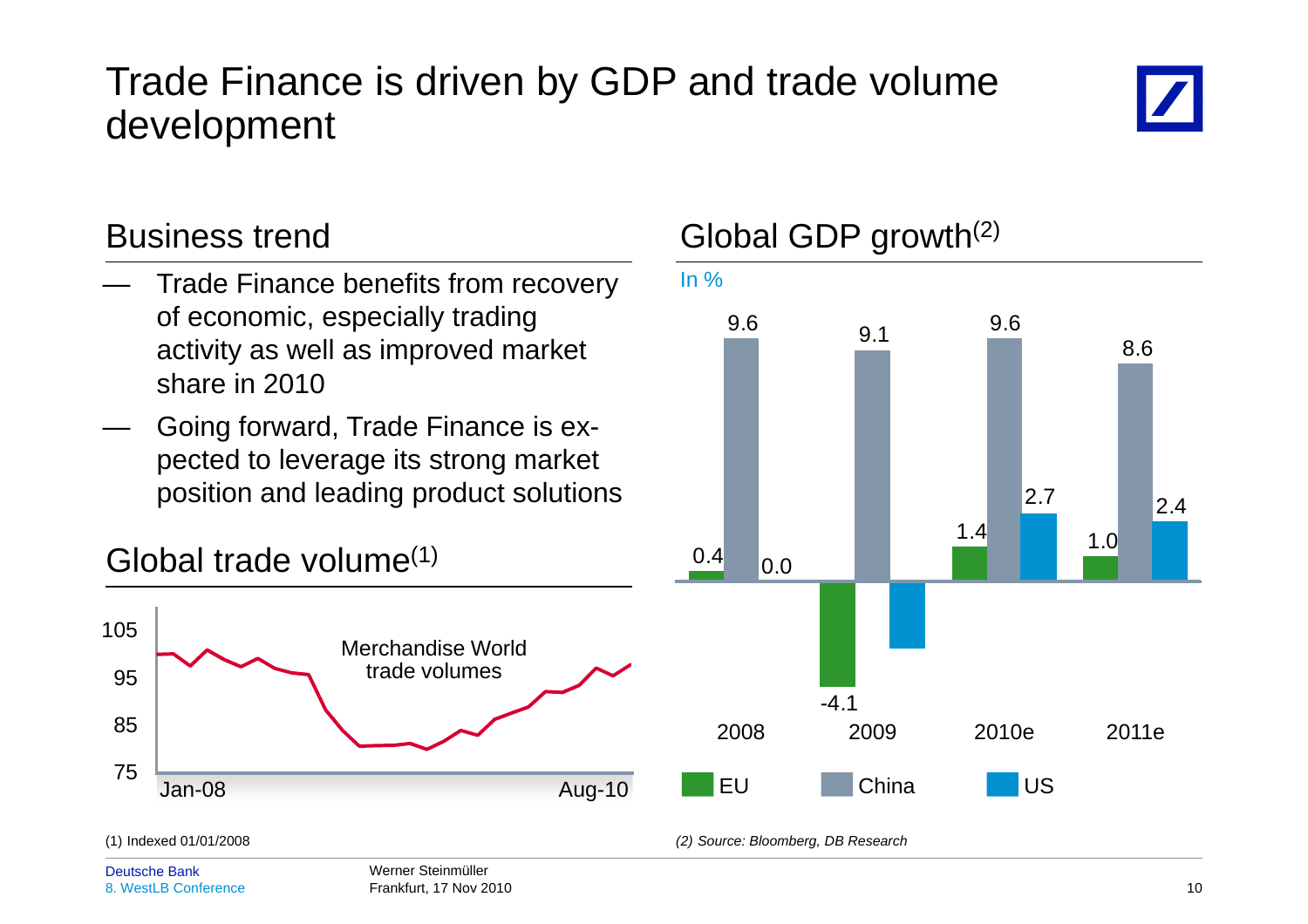## Cash Management Corporates/FI has been impacted by unfavourable market conditions



#### Business trend

- Higher fee income and new mandates could not fully compensate negative impact from low interest rates and new payment regulations
- GTB was able to gain market share in the clearing business against negative trend of decreasing payment transactions volumes
- In 2011, Cash Mgmt. is well positioned to capitalize on ongoing shift to fee income



(1) Fed funds target rate, ECB main refinancing rate, RBI repo rate



Interest rates $^{(1)}$   $\hspace{1cm}$  Payment transactions volumes $^{(2)}$ 



(2) Payment tx. volumes in Target2/Fedwire, 6M moving average; indexed 01/01/2008 (3) DB market share in Target2 and Fedwire transactions accordingly

Werner SteinmüllerFrankfurt, 17 Nov 2010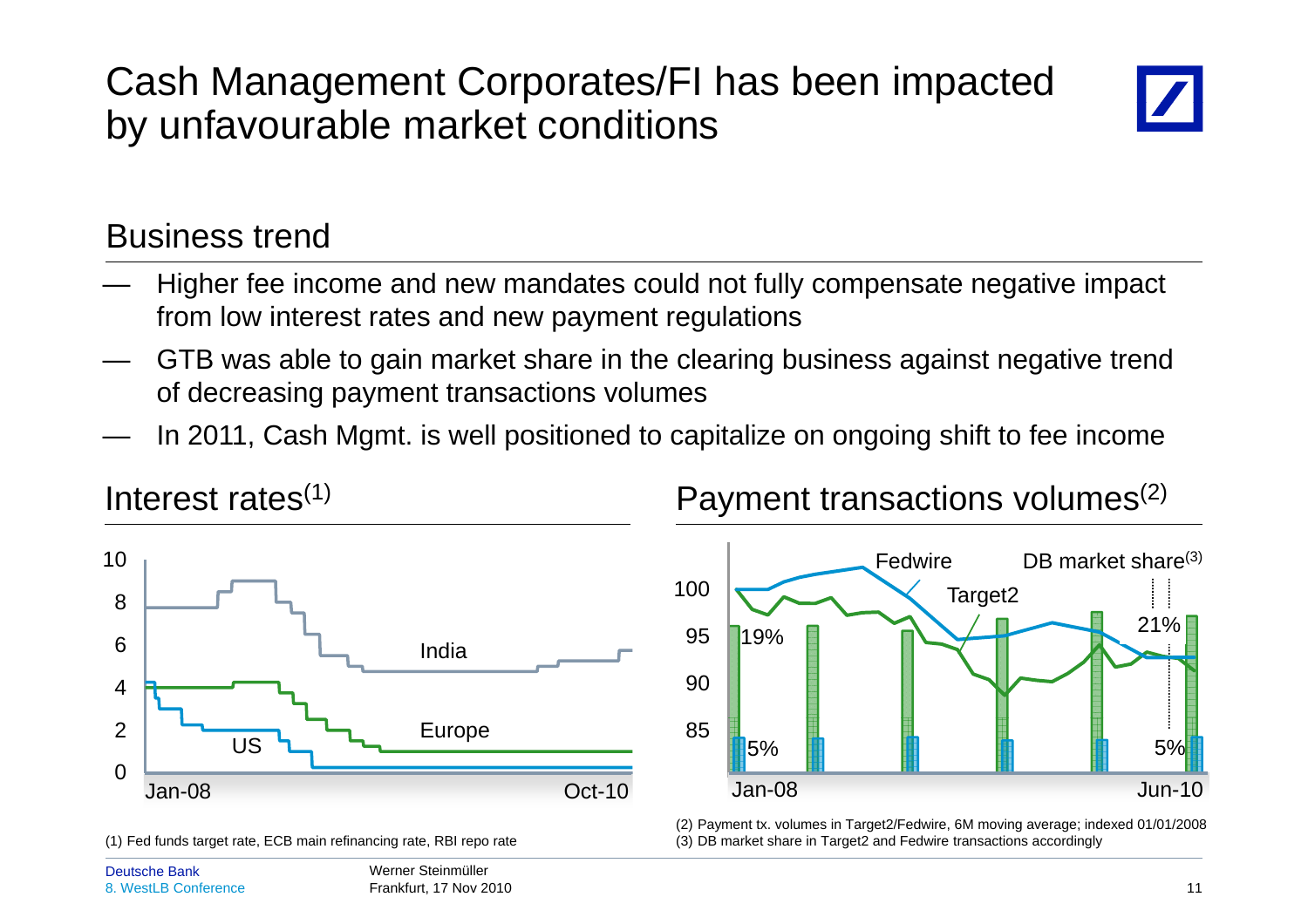Trust & Securities Services was affected b y low interest rates and declining asset valuation



#### Business trend

- Amid the low interest rates and challenging capital market environment in 2009 we focused on broadening our fee-based income
- Now, Trust & Securities Services is regaining former strength based on recovery of asset values, dividend payments and primary capital market activity along with recent interest rate increases in Asia



Indexed 01/01/2008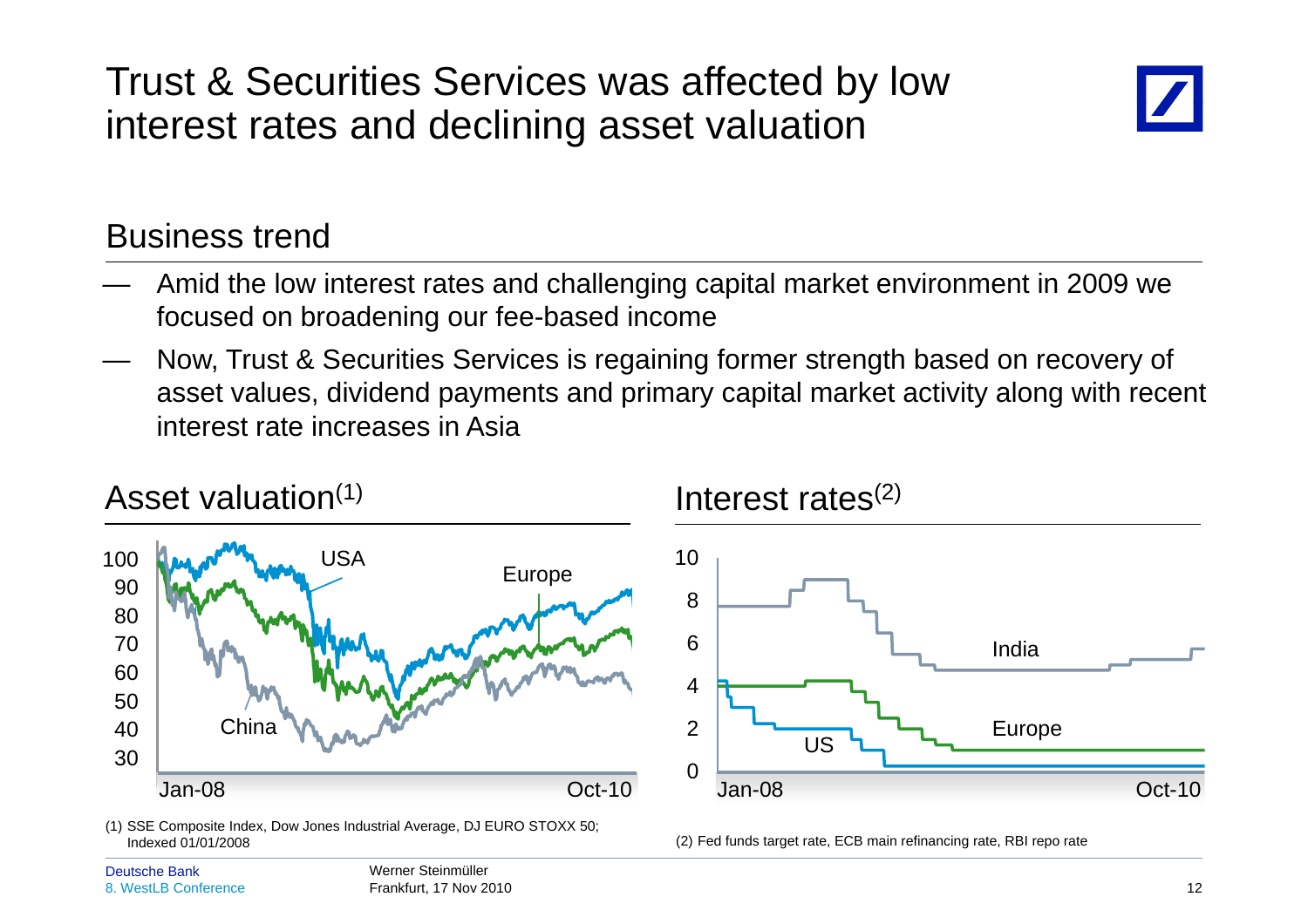



Deutsche Bank – 3Q2010 Highlights

Global Transaction Banking (GTB)

1 Strong results despite macroeconomic headwinds

2 Well positioned in the market

3 Striving for focused growth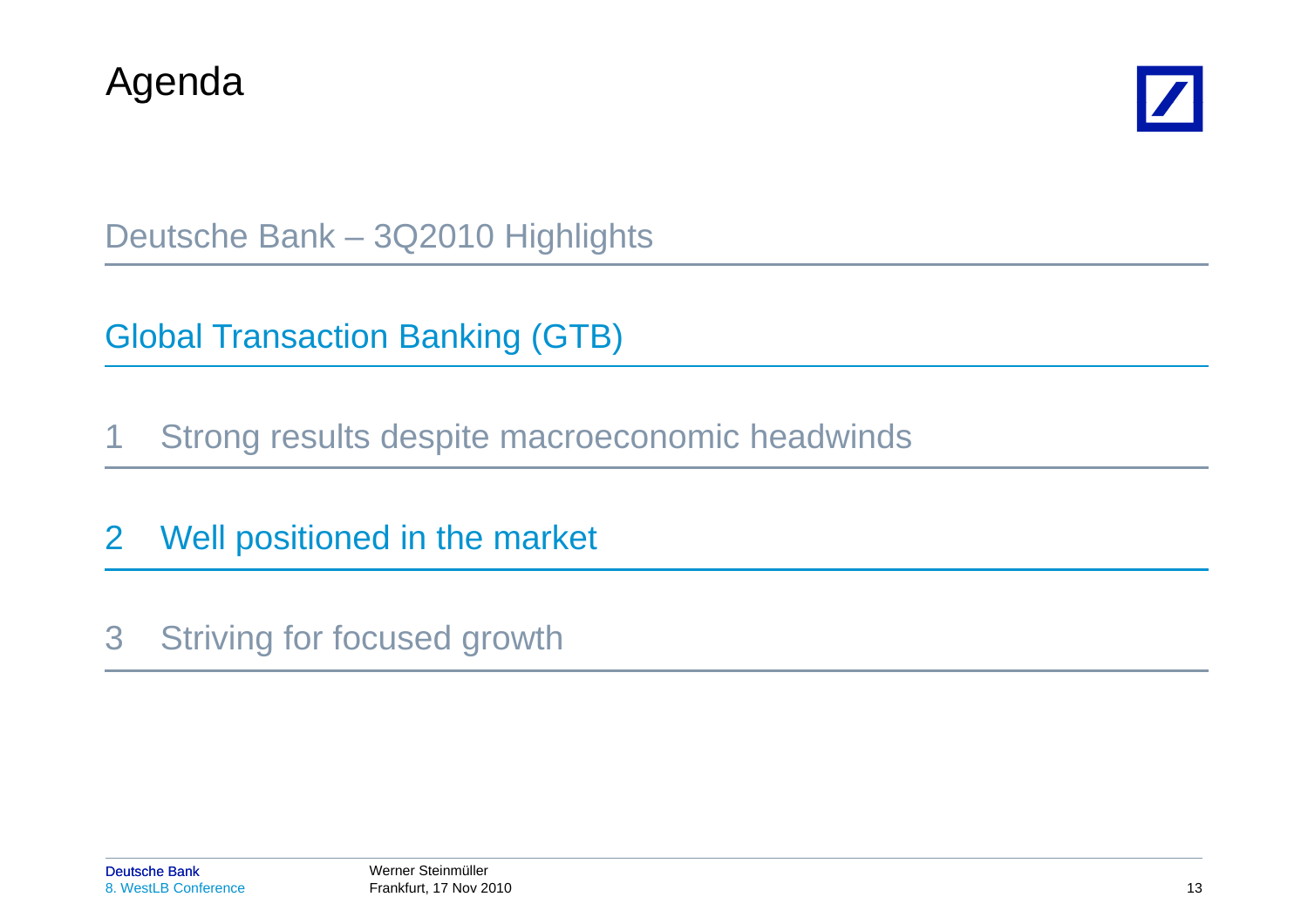## We deliver value to our clients by covering their crucial business needs





Consolidation: Since July, every payment resulting from an App download is executed by GTB and paid out to vendors and developers worldwide

## Enabling innovation Supporting global trade



Outsourced Payment<br>
Deutsche Post<br>
Supply Chain Finance: Webbased portal established to provide account payable solutions improving efficiency/ transparency in procurement by GTB and paid **transparency in procurement**<br>dors and supplier relationships

## Reducing complexity



Payment Factory: GTB **Graphs** Cash Management: St enables centralization of vendor payments in Europe and Asia comprising 14 countries, 26 transaction types and ~140 companies

### Fostering operations in Asia



Cas h Management: Streamline/automate payment processes across 12 countries, sia comprising 14 >50 companies and >100 accounts to optimize liquidity across regions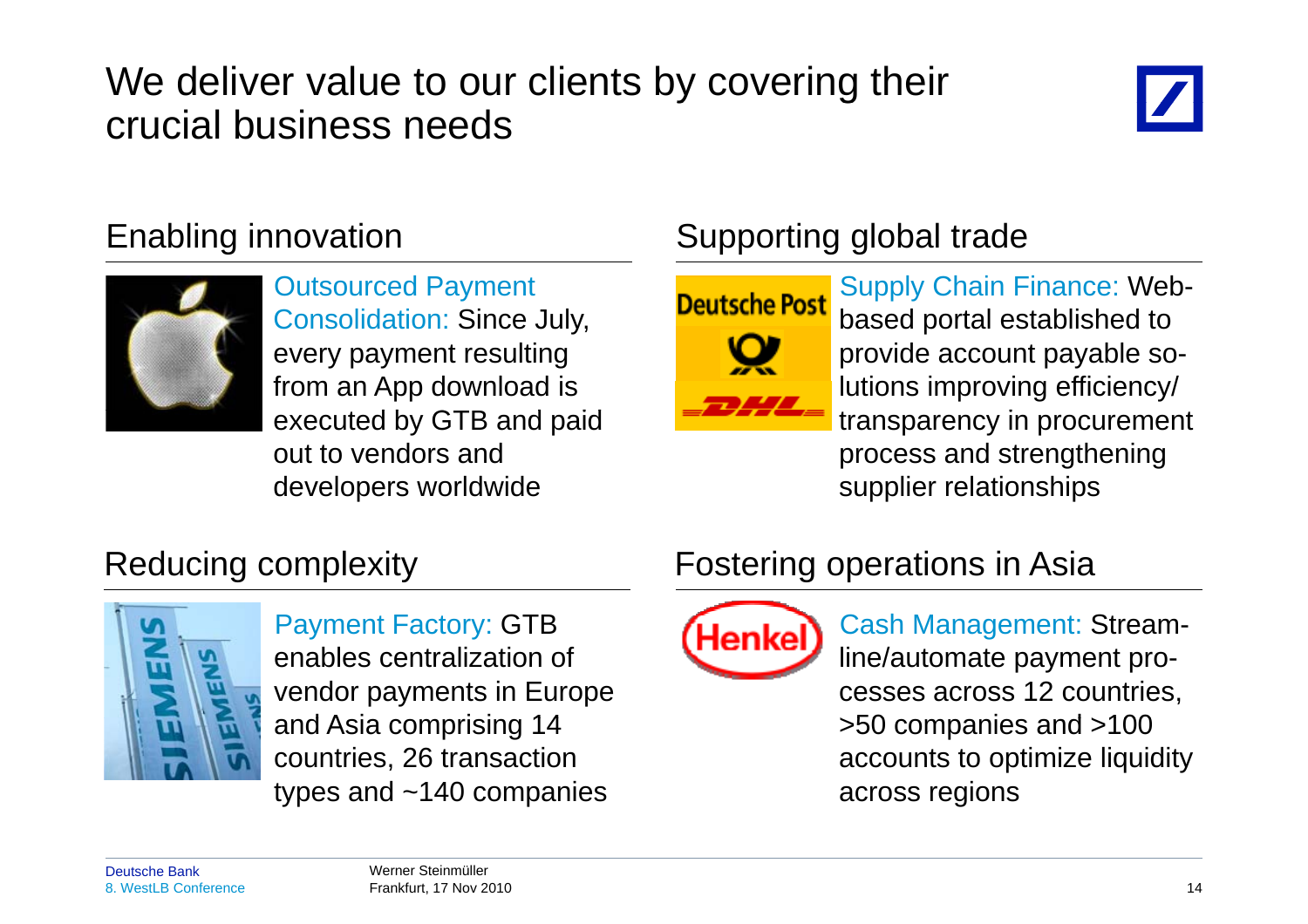## Global Transaction Bankin g is well established in the market …







(1) Source: SWIFT Market Watch, Export L/C received *(2) Source: Target2 for EUR and CHIPS for USD*



Best Cash Management House in Europe Euromoney Awards for Excellence, Jul 2010



#### Best Global Cash Management Services in Asia-Pacific

Asiamoney Cash Management Poll, Aug 2010



# Trade Finance

Trade & Forfaiting Review Readers Poll Awards, Aug 2010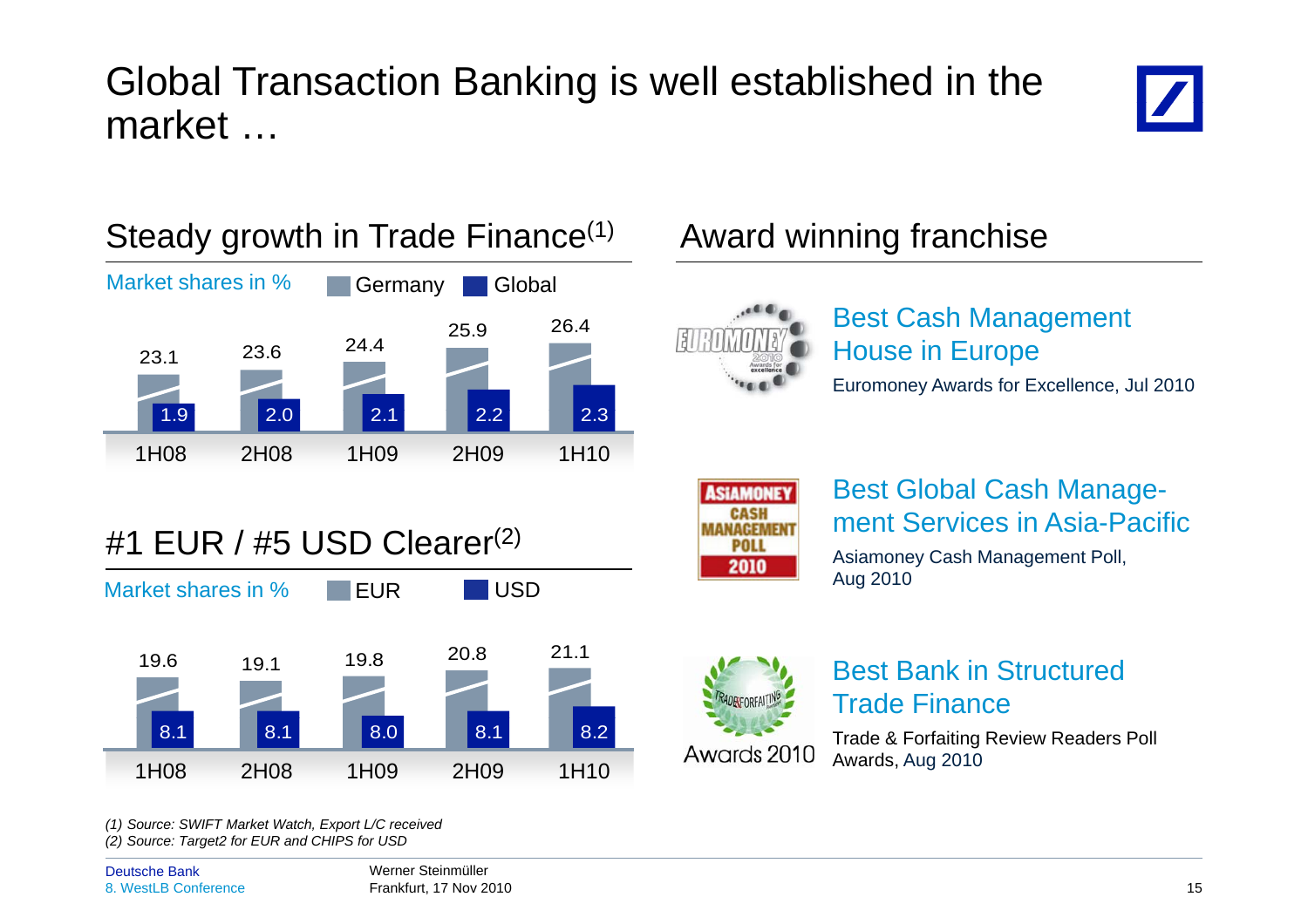... and improved its position vis-à-vis competitors



### Revenues of competitors in transaction banking(1)

In EUR m, 1H10



*Source: DB analysis*

(1) Ranking based on total TB product revenue & includes estimates of TB revenue earned outside competitors' TB unit. There are other banks (e.g., Barclays) with significant TB revenue not included above due to lack of data transparency

(2) Incl. EUR 1,083 m TB product revenue earned outside of TB unit

- (3) Incl. revenues from acquisition of ABN AMRO commercial banking activities in The Netherlands
- (4) All revenues estimated
- (5) Incl. EUR 950 m estimated revenues
- (6) Incl. EUR 100 m estimated revenues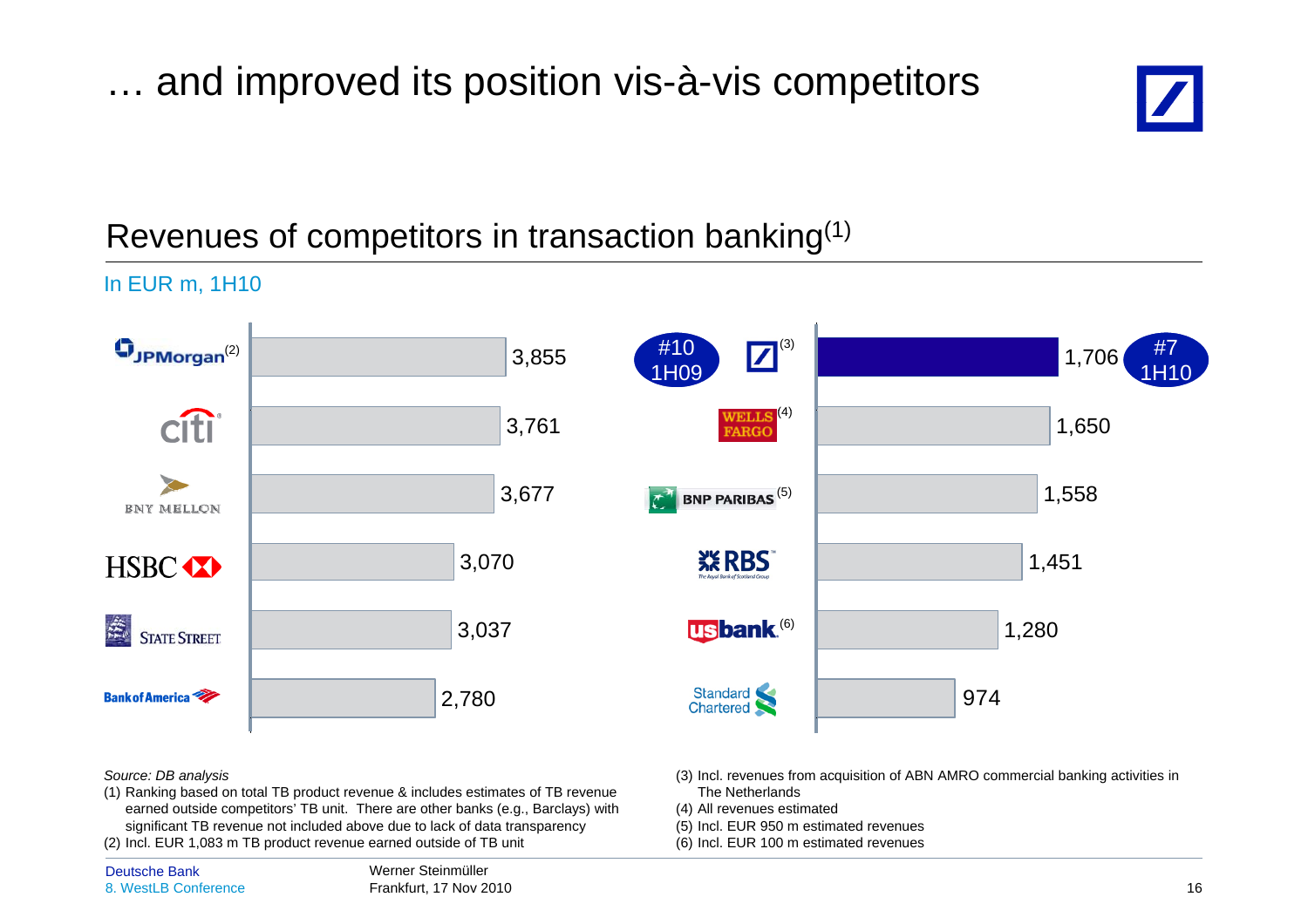



Deutsche Bank – 3Q2010 Highlights

Global Transaction Banking (GTB)

1 Strong results despite macroeconomic headwinds

2 Well positioned in the market

3 Striving for focused growth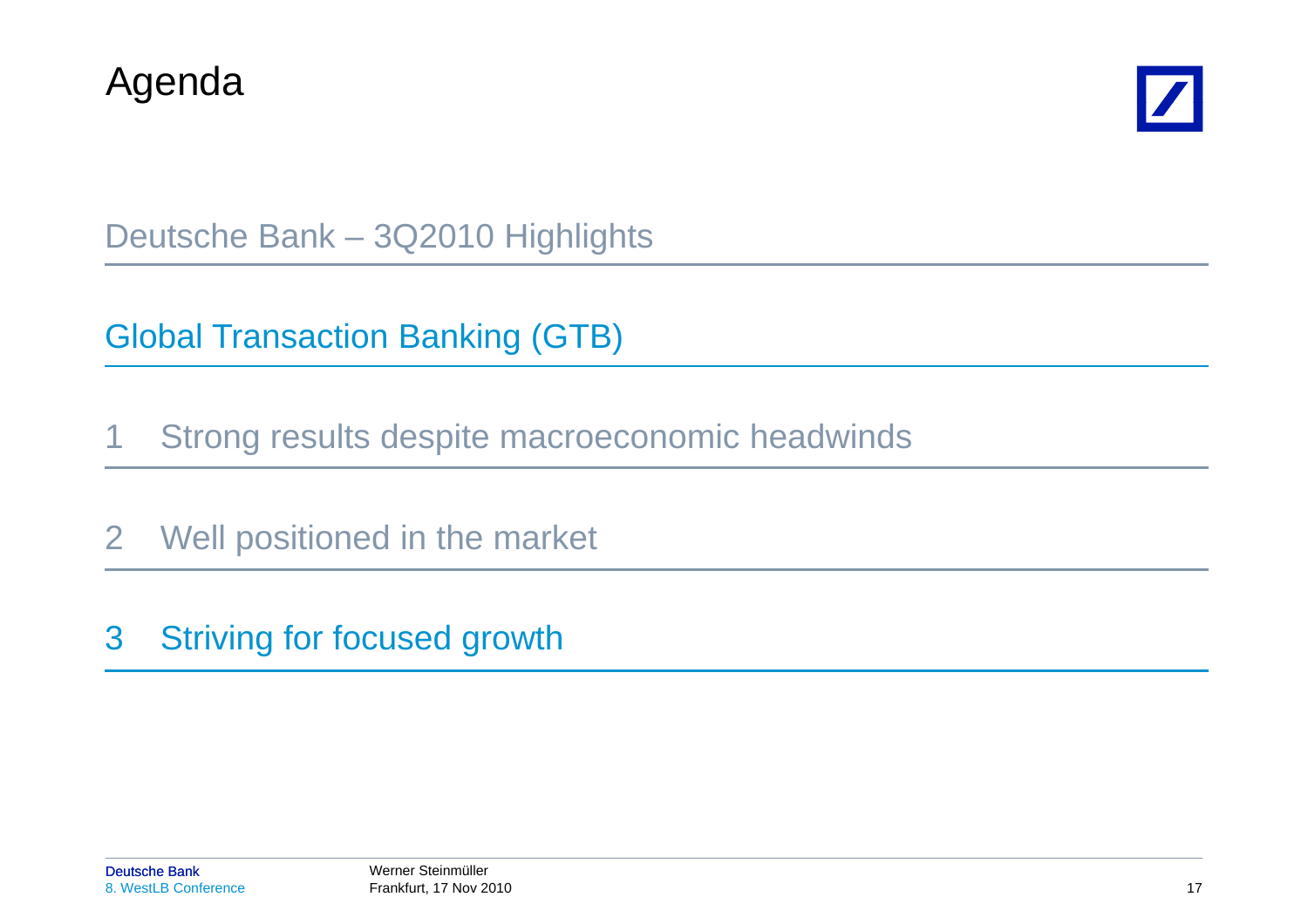## Global Transaction Bankin g to take advanta ge of proven strengths



| <b>Strategy: Focused growth</b>               |                          |  |  |  |
|-----------------------------------------------|--------------------------|--|--|--|
| <b>Clients</b>                                | <b>Regions</b>           |  |  |  |
| - Complex corporates<br>Institutional clients | - Europe, Americas, Asia |  |  |  |
| MidCap clients <sup>(1)</sup>                 | - Germany, Netherlands   |  |  |  |

#### Measures

- $\sim$ Higher efficiency and deeper client coverage
- ———————————————— Fully exploit existing resources and footprint
- ———————————————— Leverage synergies from combined investment and transaction banking

<sup>(1)</sup> In The Netherlands also smaller business (SME) clients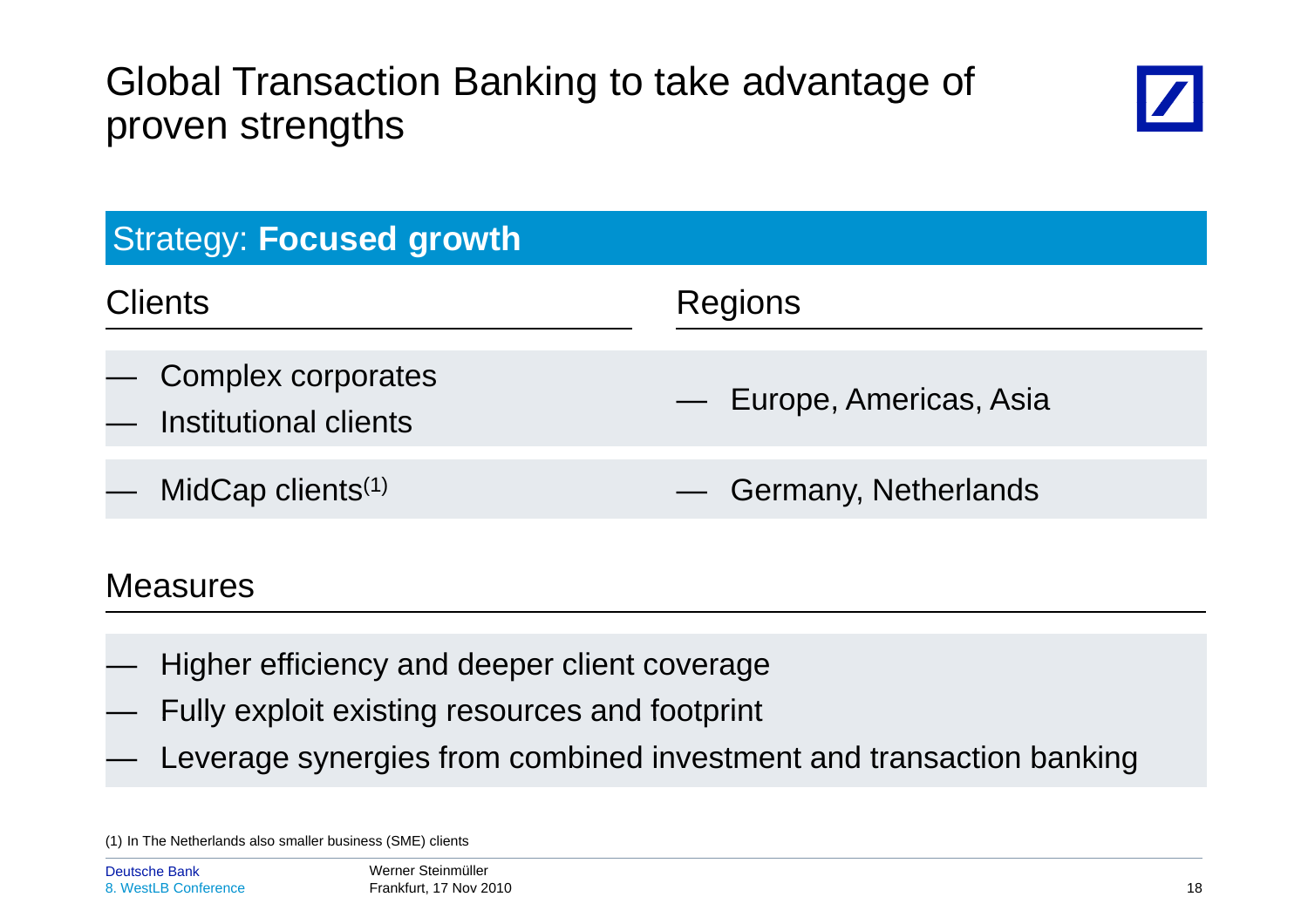## Global Transaction Banking is ready to participate in Asian long-term growth prospects





#### *Source: BCG estimates*

(1) Includes MENA (13.1 / 16.7) and products where no regional split is available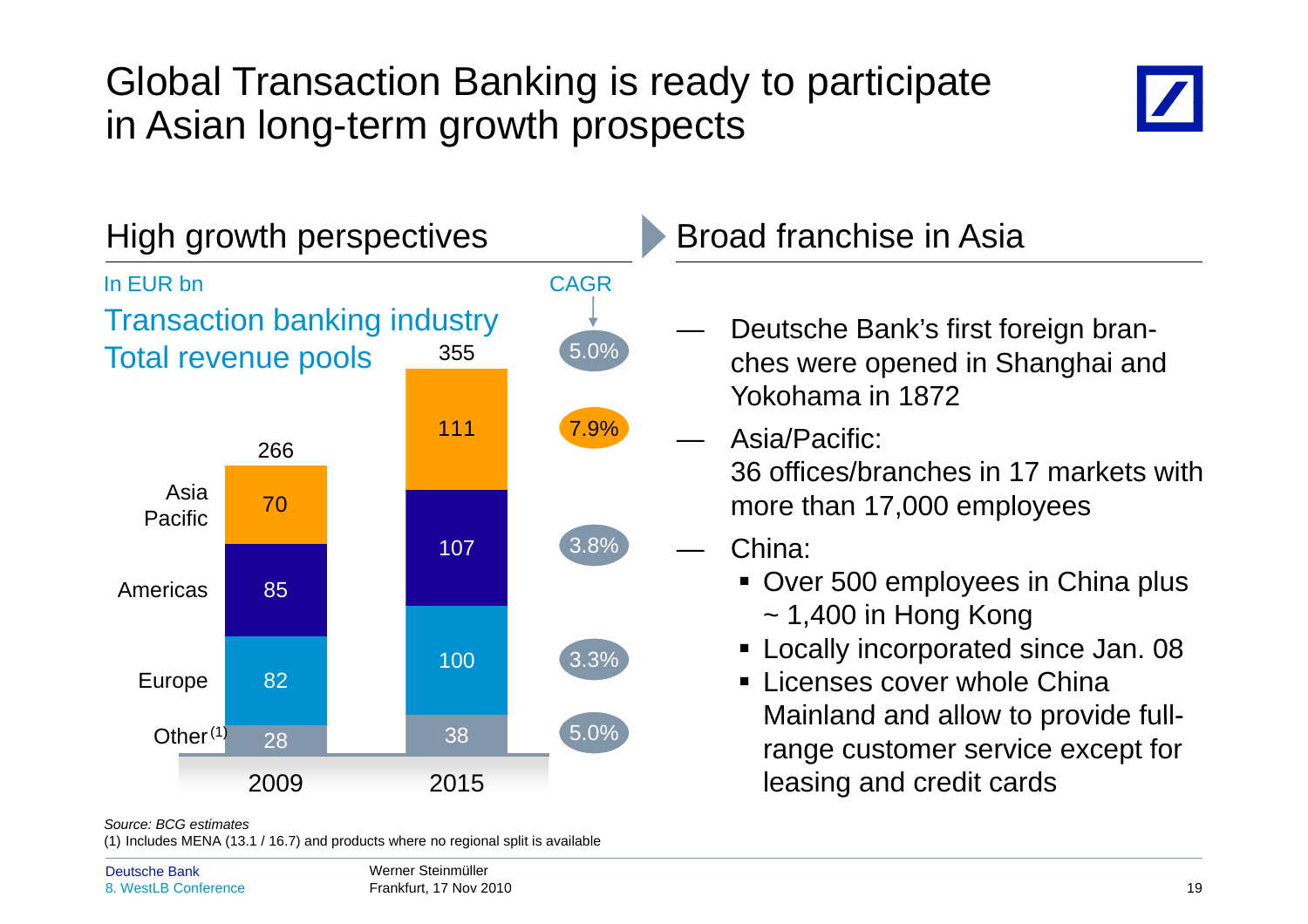## We are extending our home market for MidCap and smaller business clients



### 4th largest commercial bank in NL Aspirations for 2011

#### Contributes to strengthen DB's stable businesses



- — Successfully execute integration of the commercial banking activities acquired from ABN AMRO in The **Netherlands**
- — Build on strong market position (~15% market share)
- Implement shift in portfolio focus: From lending-driven to fee-driven business model
- —Derive more value from balance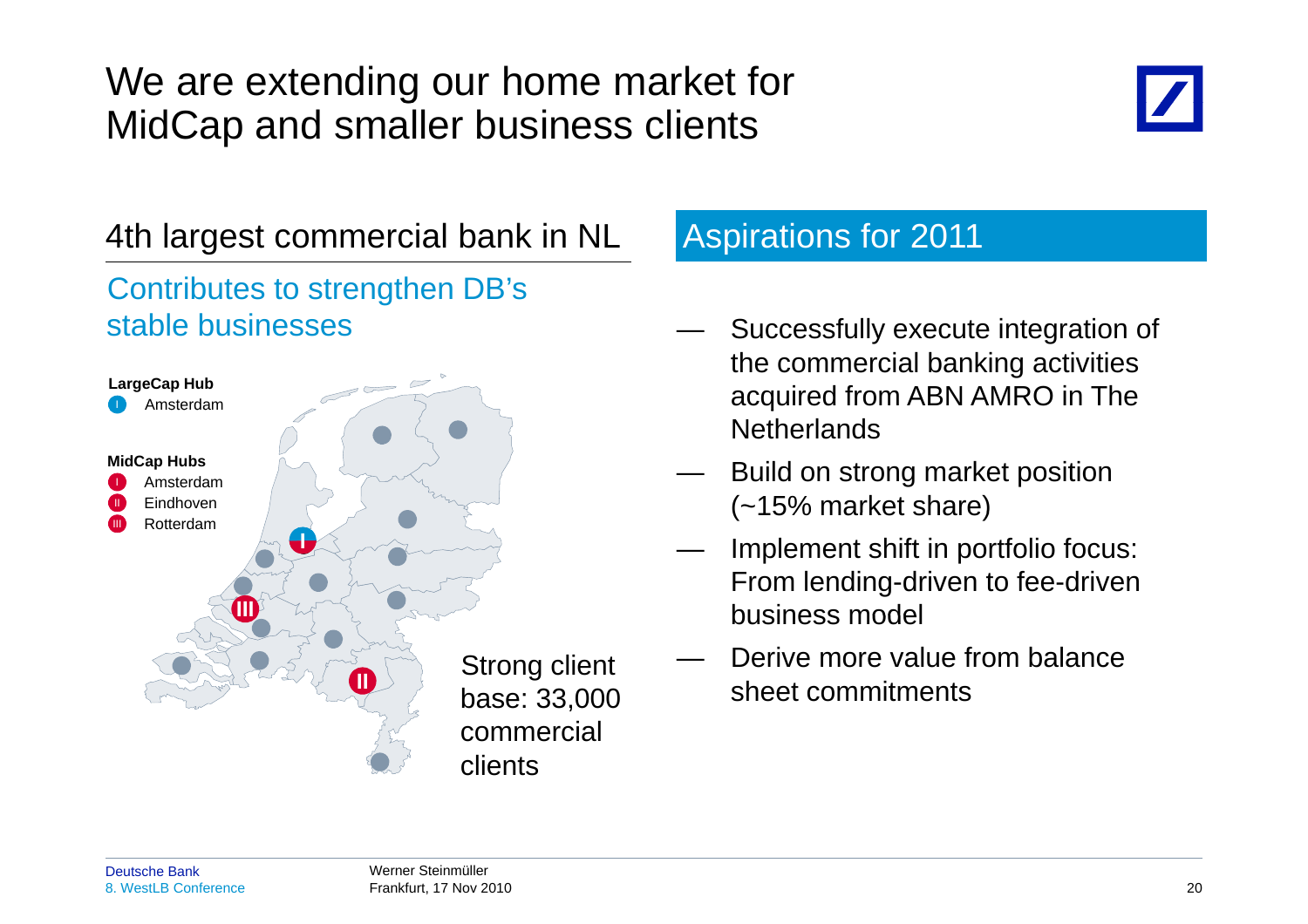## Key take-aways



### **Focused growth**



Global Transaction Banking is an important pillar of Deutsche Bank and continuously contributes to the bank's stable earnings.

Our diversified portfolio eased the impact of strong macroeconomic headwinds and now helps us to benefit from the brightening outlook.

We are well established in the market and will gain further market share by delivering award-winning solutions to our clients.

In 2011 we deepen client relationships in existing regions and fully utilize our Asian capacities to grow our successful franchise.